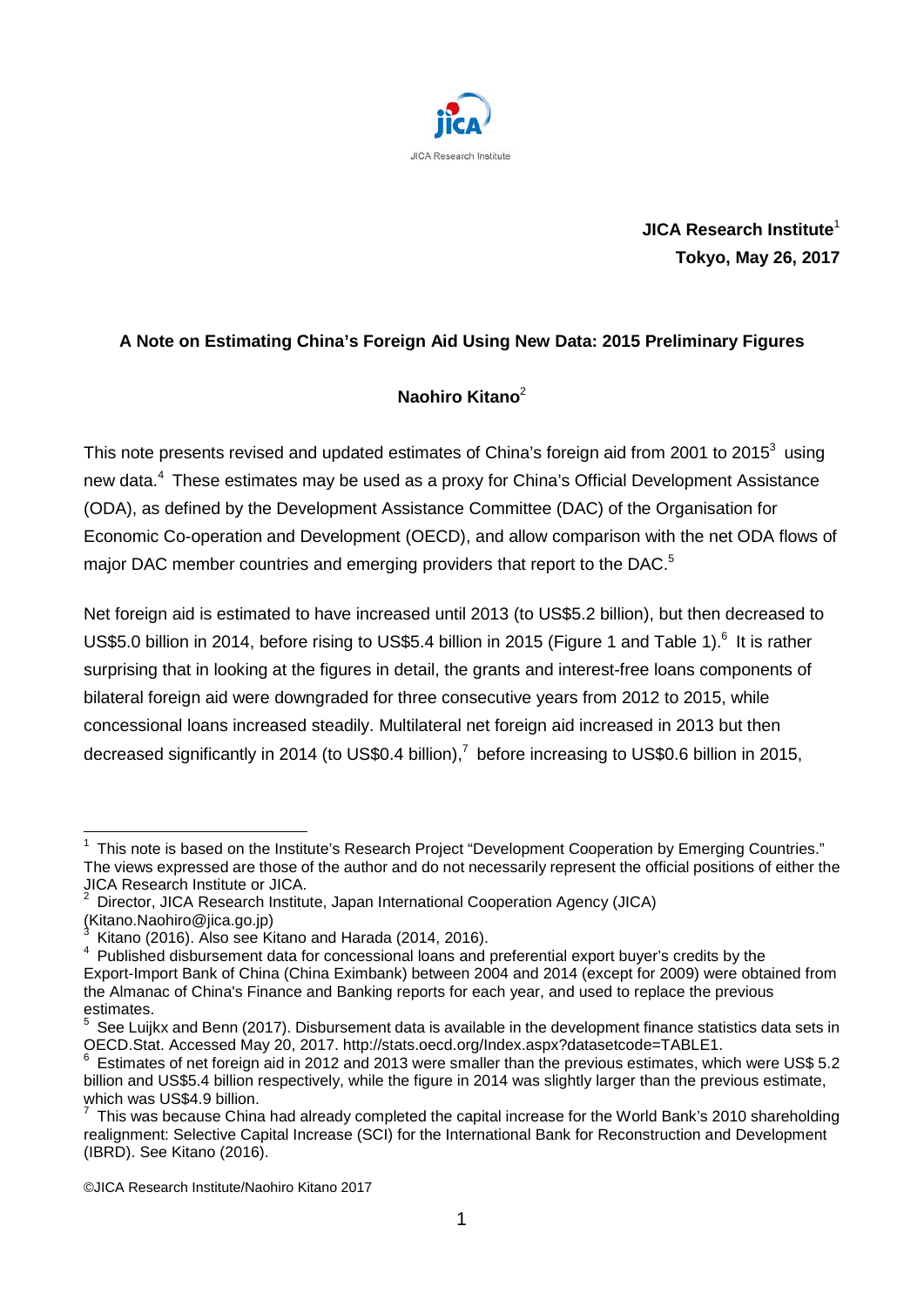

mainly due to China's contribution to the Seventeenth Replenishment of the World Bank's International Development Association (IDA 17).

In 2015, the share of bilateral foreign aid stood at 88.9%, and the proportion of concessional loans to total foreign aid stood at 47.9%. The difference between net foreign aid (Figure 1) and gross foreign aid, amounting to US\$6.1billion (Figure 2 and Table 2) is still not large though, since the repayment of concessional loans was a relatively low 4.1 percent of outstanding loan amounts in 2015.

As a reference point, the net disbursements of preferential export buyer's credits, $8\text{ which some}$ recipient countries treat as ODA, are estimated to have totaled US\$4.9 billion in 2012, US\$5.2 billion in 2013, US\$6.0 billion in 2014, and US\$6.6 billion in 2015.<sup>9</sup> The net disbursements of preferential export buyer's credits in 2014 and 2015 thus exceeded the amount of total net foreign aid. If these figures are combined as net concessional flows, total disbursements are estimated to have reached US\$11.0 billion in 2014, and US\$12.0 billion in 2015.

The Almanac of China's Finance and Banking 2016 does not disclose 2015 disbursement data for concessional loans and preferential export buyer's credits. Thus, the figures from 2015 need to be used with considerable caution, and may overestimate or underestimate the actual situation, depending on the rates of increase in the cumulative disbursement of concessional loans and the outstanding amount of preferential export buyer's credits. The components of multilateral net foreign aid also need to be further scrutinized.

When compared with the net ODA flows of the top ten DAC member countries and emerging providers that report to the DAC plus Korea as an East Asian country, China was ranked at number 9 in 2015, next to Saudi Arabia and the Netherlands (Figure 3).

Recently, China has made a number of new commitments. As outlined in the 13th Five-Year Plan (2016-2020), the total amount of China's aid is expected to increase significantly. Further, China's commitments include not only additional foreign aid and preferential export buyer's credits but also changes in other types of finance. The estimated value of China's foreign aid and preferential export buyer's credits reported on in this note is thus only part of the whole story of China's economic cooperation initiatives. Just for reference, compared with the total gross disbursement of the China Eximbank, which was US\$173.0 billion in 2015, the share percentages of the gross disbursement of concessional loans and preferential export buyer's credits were a relatively small 1.9 and 4.2 percent

 $8$  Preferential export buyer's credits are in US dollars with preferential conditions similar to the terms of concessional loans.

The current estimates of preferential export buyer's credits in 2013 were substantially larger than the previous estimates, at US\$4.7 billion, and showed an increase rather than a decrease from the previous year.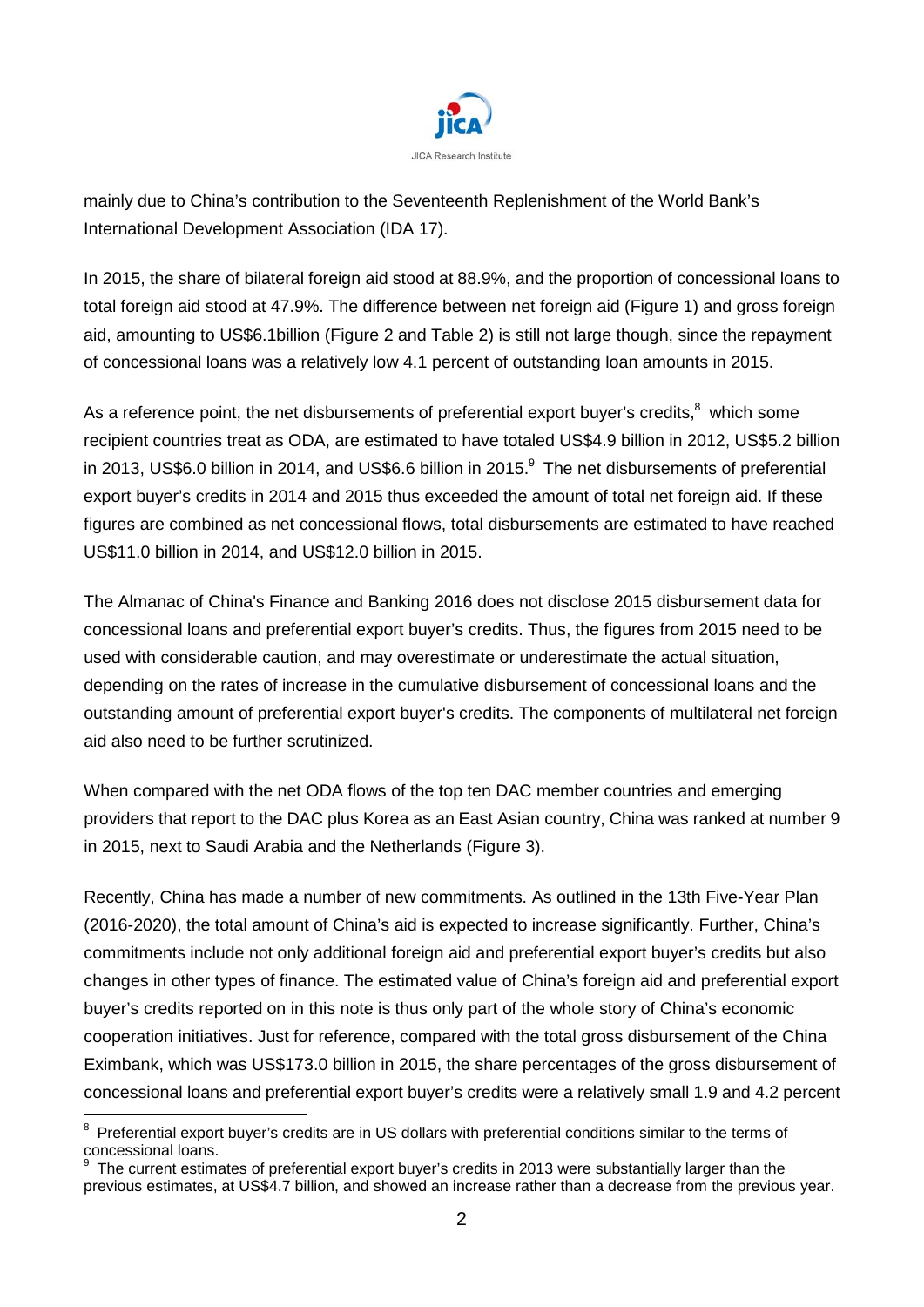

respectively. The China Development Bank (CDB) also provides foreign currency loans, which amounted to US\$127.4 billion in 2015.<sup>10</sup> Therefore, as the definition of Total Official Support for Sustainable Development (TOSSD) has been under discussion in the international community, how to capture China's TOSSD could be an important future research topic.

### **References**

- China Society of Finance and Banking. Various. *Almanac of China's Finance and Banking (Chinese Edition), 1996-2009, 2011-2015*. Beijing: Almanac of China's Finance and Banking Magazine Co. Ltd.
- Kitano, N. 2016. *Estimating China's foreign aid II: 2014 update*. Working Paper No.131. Tokyo: JICA Research Institute. [https://www.jica.go.jp/jica-ri/ja/publication/workingpaper/jrft3q0000000xgx-att/JICA-RI\\_WP\\_No.](https://www.jica.go.jp/jica-ri/ja/publication/workingpaper/jrft3q0000000xgx-att/JICA-RI_WP_No.78_2014.pdf) [78\\_2014.pdf](https://www.jica.go.jp/jica-ri/ja/publication/workingpaper/jrft3q0000000xgx-att/JICA-RI_WP_No.78_2014.pdf) (Accessed May 20, 2017).
- Kitano, N., and Y. Harada. 2014. *Estimating China's Foreign Aid 2001-2013*. JICA-RI Working Paper No. 78. Tokyo: JICA Research Institute. https://www.jica.go.jp/jica-ri/ja/publication/workingpaper/irft3q0000000xqx-att/JICA-RI\_WP\_No. 78\_2014.pdf (Accessed May 20, 2017).
- Kitano, N., and Y. Harada. 2016. "Estimating China's Foreign Aid 20010-2013." *Journal of International Development* 28(7): 1050–74.
- Luijkx, W., and J. Benn. 2017. *Emerging providers' international co-operation for development*. OECD Development Co-operation Working Paper 33. http://www.oecd-ilibrary.org/docserver/download/15d6a3c7-en.pdf (Accessed May 20, 2017).
- OECD. 2015. *Proposals for changes to Annex 2 of the Converged Statistical Reporting Directives for the Creditor Reporting System (CRS) and the Annual DAC Questionnaire*. DAC Working Party on Development Finance Statistics, WP-STAT Informal Meeting, March 22-23. OECD: Paris. [http://www.oecd.org/officialdocuments/publicdisplaydocumentpdf/?cote=DCD/DAC/STAT\(2016\)](http://www.oecd.org/officialdocuments/publicdisplaydocumentpdf/?cote=DCD/DAC/STAT(2016)6&docLanguage=En) [6&docLanguage=En](http://www.oecd.org/officialdocuments/publicdisplaydocumentpdf/?cote=DCD/DAC/STAT(2016)6&docLanguage=En) (Accessed May 20, 2017).

<sup>&</sup>lt;sup>10</sup> These loans of both the China Eximbank and the China Development Bank are not necessarily provided to other developing countries.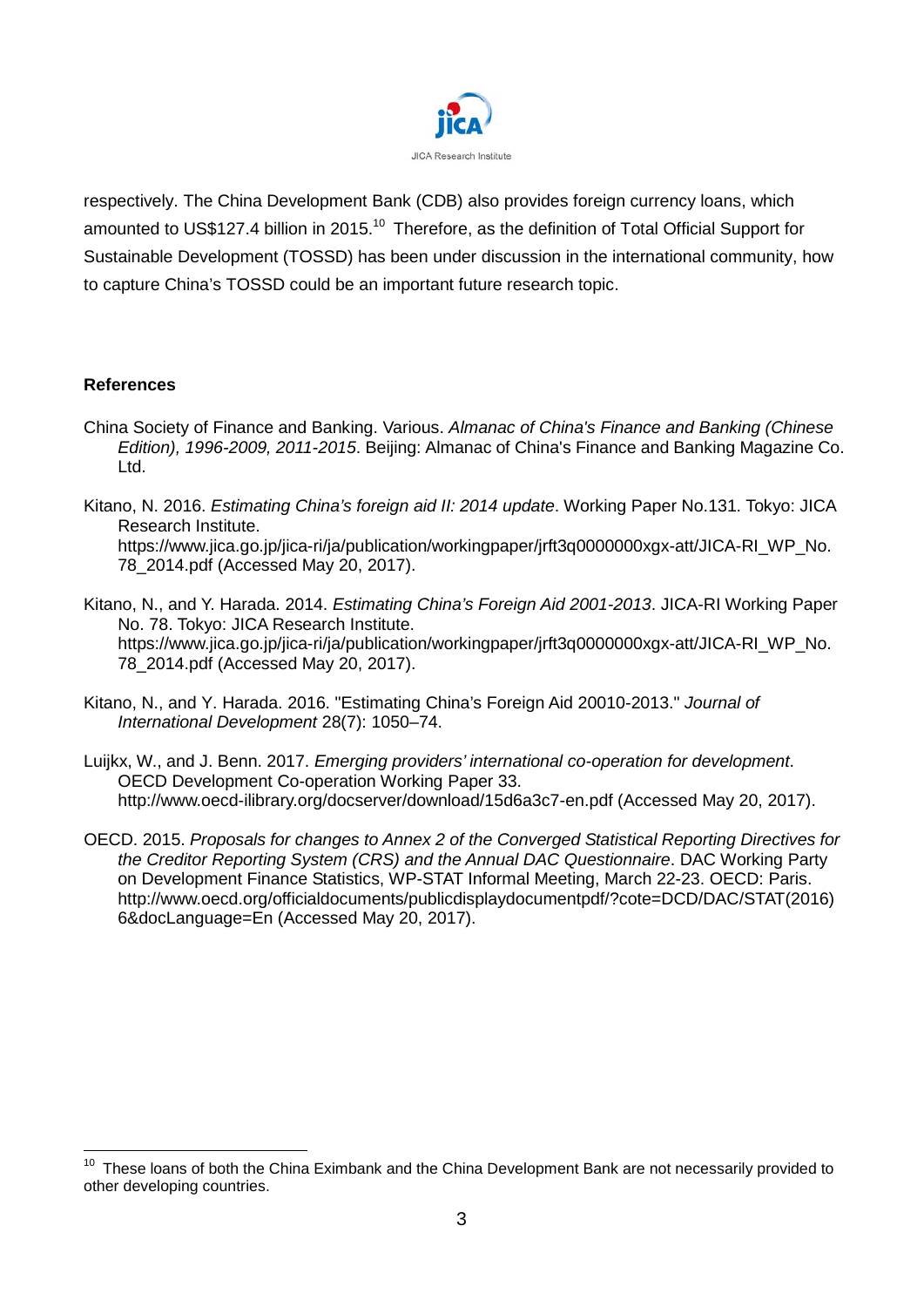



### Figure 1 Net disbursement of China's foreign aid US\$ billion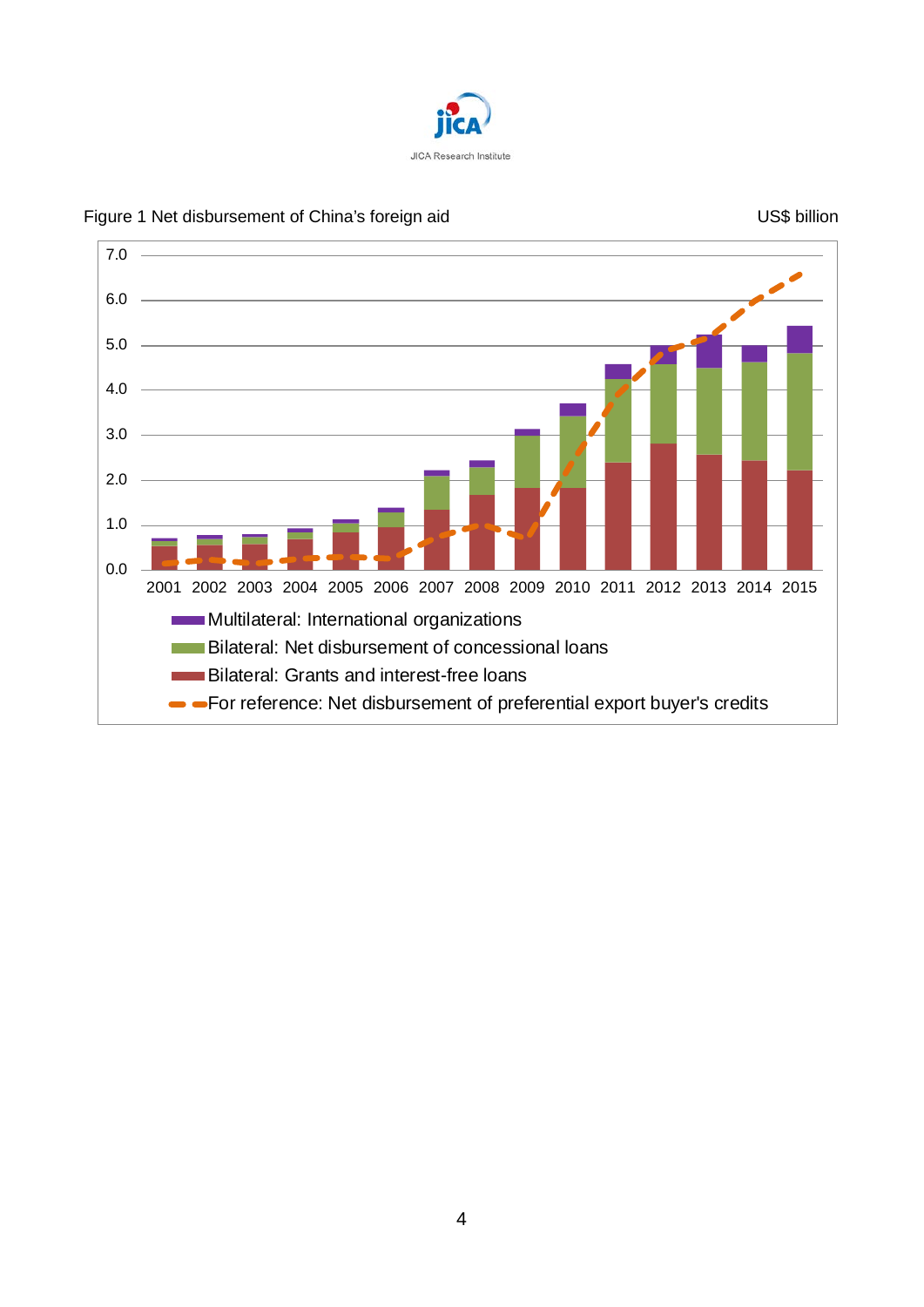

# Table 1 Net disbursement of China's foreign aid Vallet China's foreign aid VS\$ billion

| Year | Bilateral:<br>Grants and<br>interest-free<br>loans | <b>Bilateral: Net</b><br>disbursement<br>of concessional<br>loans | Bilateral: Net<br>foreign aid | Multilateral:<br>International<br>organizations | Total: Net<br>foreign aid | For reference:<br><b>Net</b><br>disbursement<br>of preferential<br>export buyer's<br>credits | Total: Net<br>foreign aid +<br><b>Net</b><br>disbursement<br>of preferential<br>export buyer's<br>credits |
|------|----------------------------------------------------|-------------------------------------------------------------------|-------------------------------|-------------------------------------------------|---------------------------|----------------------------------------------------------------------------------------------|-----------------------------------------------------------------------------------------------------------|
| 2001 | 0.5                                                | 0.1                                                               | 0.7                           | 0.1                                             | 0.7                       | 0.1                                                                                          | 0.9                                                                                                       |
| 2002 | 0.6                                                | 0.1                                                               | 0.7                           | 0.1                                             | 0.8                       | 0.2                                                                                          | 1.0                                                                                                       |
| 2003 | 0.6                                                | 0.1                                                               | 0.7                           | 0.1                                             | 0.8                       | 0.1                                                                                          | 0.9                                                                                                       |
| 2004 | 0.7                                                | 0.2                                                               | 0.9                           | 0.1                                             | 0.9                       | 0.3                                                                                          | 1.2                                                                                                       |
| 2005 | 0.9                                                | 0.2                                                               | 1.0                           | 0.1                                             | 1.1                       | 0.3                                                                                          | 1.4                                                                                                       |
| 2006 | 1.0                                                | 0.3                                                               | 1.3                           | 0.1                                             | 1.4                       | 0.3                                                                                          | 1.7                                                                                                       |
| 2007 | 1.4                                                | 0.7                                                               | 2.1                           | 0.1                                             | 2.2                       | 0.8                                                                                          | 3.0                                                                                                       |
| 2008 | 1.7                                                | 0.6                                                               | 2.3                           | 0.2                                             | 2.5                       | 1.0                                                                                          | 3.5                                                                                                       |
| 2009 | 1.8                                                | 1.2                                                               | 3.0                           | 0.2                                             | 3.2                       | 0.7                                                                                          | 3.8                                                                                                       |
| 2010 | 1.8                                                | 1.6                                                               | 3.4                           | 0.3                                             | 3.7                       | 2.4                                                                                          | 6.1                                                                                                       |
| 2011 | 2.4                                                | 1.9                                                               | 4.3                           | 0.3                                             | 4.6                       | 3.9                                                                                          | 8.5                                                                                                       |
| 2012 | 2.8                                                | 1.8                                                               | 4.6                           | 0.4                                             | 5.0                       | 4.9                                                                                          | 9.9                                                                                                       |
| 2013 | 2.6                                                | 1.9                                                               | 4.5                           | 0.7                                             | 5.2                       | 5.2                                                                                          | 10.4                                                                                                      |
| 2014 | 2.4                                                | 2.2                                                               | 4.6                           | 0.4                                             | 5.0                       | 6.0                                                                                          | 11.0                                                                                                      |
| 2015 | 2.2                                                | 2.6                                                               | 4.8                           | 0.6                                             | 5.4                       | 6.6                                                                                          | 12.0                                                                                                      |
| 2015 | 41.1%                                              | 47.9%                                                             | 88.9%                         | 11.1%                                           | 100.0%                    | 121.0%                                                                                       |                                                                                                           |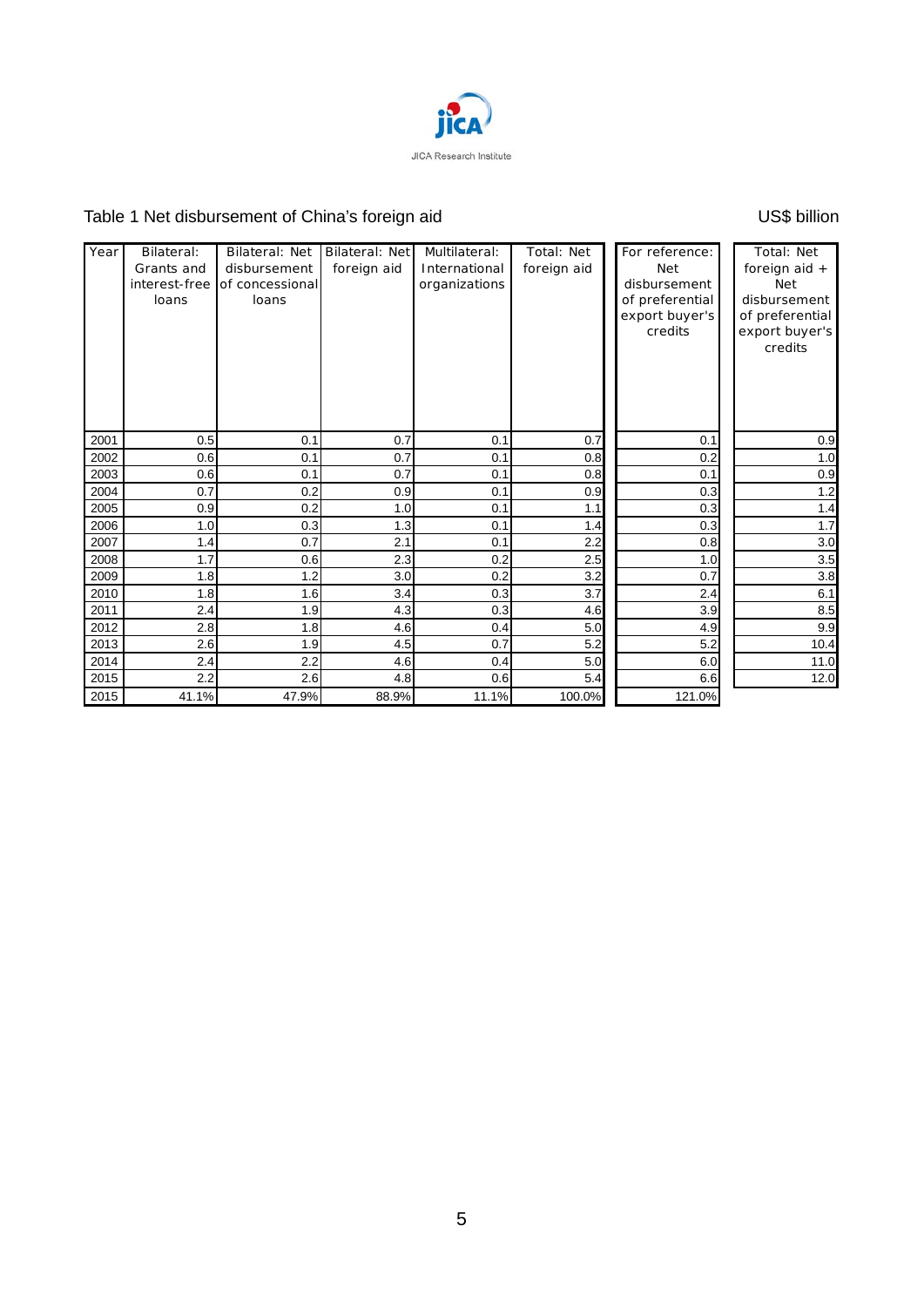

# Figure 2 Gross disbursement of China's foreign aid 
US\$ billion

US\$ billion

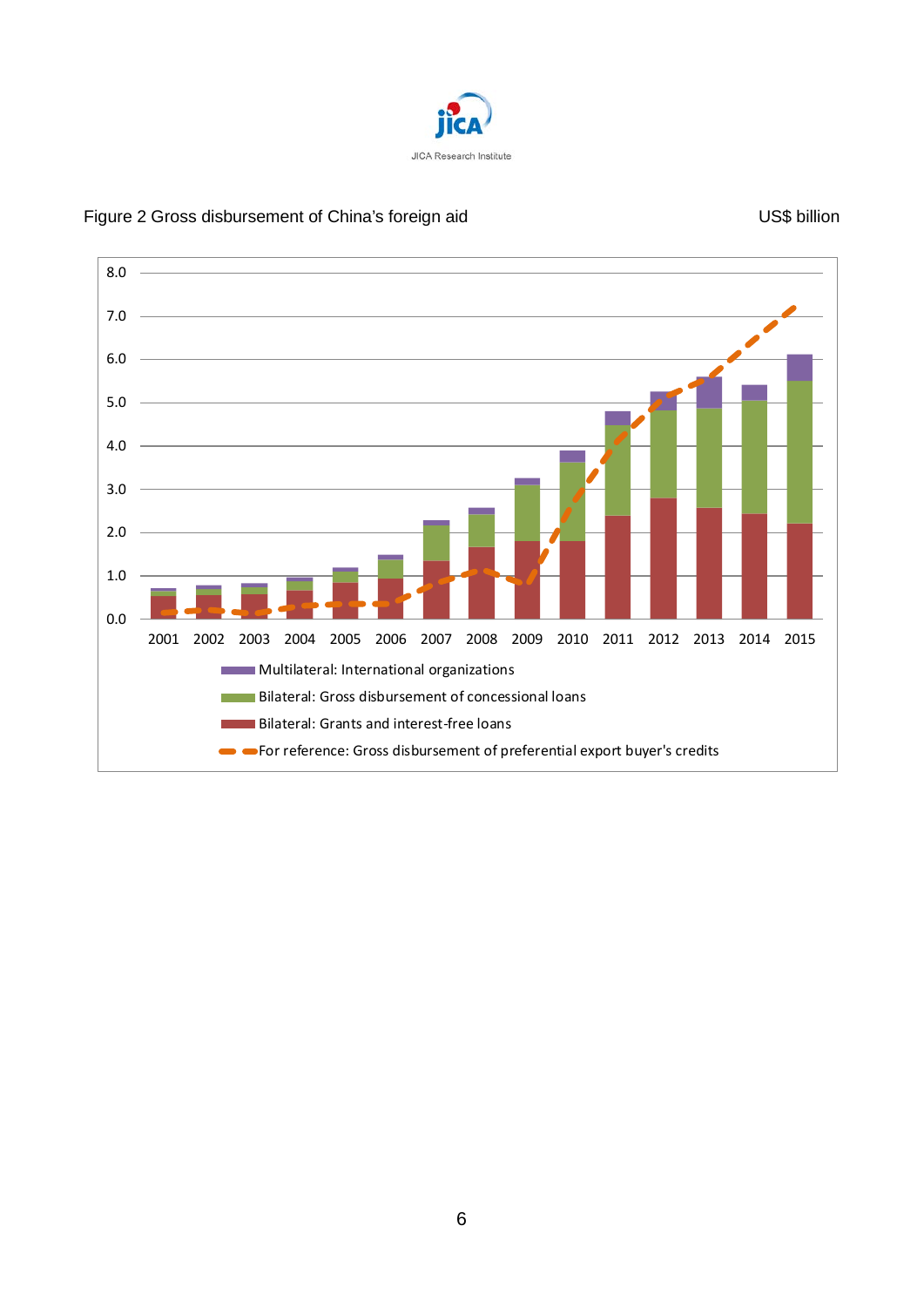

# Table 2 Gross disbursement of China's foreign aid VS\$ billion

| Year | Bilateral:<br>Grants and<br>interest-free<br>loans | Bilateral:<br>Gross<br>disbursement<br>of concessional<br>loans | Bilateral:<br>Gross foreign<br>aid | Multilateral:<br>International<br>organizations | Total: Gross<br>foreign aid | For reference:<br>Gross<br>disbursement<br>of preferential<br>export buyer's<br>credits | Total: Gross<br>foreign aid $+$<br>Gross<br>disbursement<br>of preferential<br>export buyer's<br>credits |
|------|----------------------------------------------------|-----------------------------------------------------------------|------------------------------------|-------------------------------------------------|-----------------------------|-----------------------------------------------------------------------------------------|----------------------------------------------------------------------------------------------------------|
| 2001 | 0.5                                                | 0.1                                                             | 0.7                                | 0.1                                             | 0.7                         | 0.1                                                                                     | 0.9                                                                                                      |
| 2002 | 0.6                                                | 0.1                                                             | 0.7                                | 0.1                                             | 0.8                         | 0.2                                                                                     | 1.0                                                                                                      |
| 2003 | 0.6                                                | 0.2                                                             | 0.7                                | 0.1                                             | 0.8                         | 0.1                                                                                     | 1.0                                                                                                      |
| 2004 | 0.7                                                | 0.2                                                             | 0.9                                | 0.1                                             | 1.0                         | 0.3                                                                                     | 1.3                                                                                                      |
| 2005 | 0.9                                                | 0.3                                                             | 1.1                                | 0.1                                             | 1.2                         | 0.4                                                                                     | 1.6                                                                                                      |
| 2006 | 1.0                                                | 0.4                                                             | 1.4                                | 0.1                                             | 1.5                         | 0.4                                                                                     | 1.9                                                                                                      |
| 2007 | 1.4                                                | 0.8                                                             | 2.2                                | 0.1                                             | 2.3                         | 0.8                                                                                     | 3.1                                                                                                      |
| 2008 | 1.7                                                | 0.7                                                             | 2.4                                | 0.2                                             | 2.6                         | 1.2                                                                                     | 3.7                                                                                                      |
| 2009 | 1.8                                                | 1.3                                                             | 3.1                                | 0.2                                             | 3.3                         | 0.8                                                                                     | 4.1                                                                                                      |
| 2010 | 1.8                                                | 1.8                                                             | 3.6                                | 0.3                                             | 3.9                         | 2.7                                                                                     | 6.6                                                                                                      |
| 2011 | 2.4                                                | 2.1                                                             | 4.5                                | 0.3                                             | 4.8                         | 4.1                                                                                     | 8.9                                                                                                      |
| 2012 | 2.8                                                | 2.0                                                             | 4.8                                | 0.4                                             | 5.3                         | 5.1                                                                                     | 10.4                                                                                                     |
| 2013 | 2.6                                                | 2.3                                                             | 4.9                                | 0.7                                             | 5.6                         | 5.6                                                                                     | 11.2                                                                                                     |
| 2014 | 2.4                                                | 2.6                                                             | 5.1                                | 0.4                                             | 5.4                         | 6.5                                                                                     | 11.9                                                                                                     |
| 2015 | 2.2                                                | 3.3                                                             | 5.5                                | 0.6                                             | 6.1                         | 7.3                                                                                     | 13.4                                                                                                     |